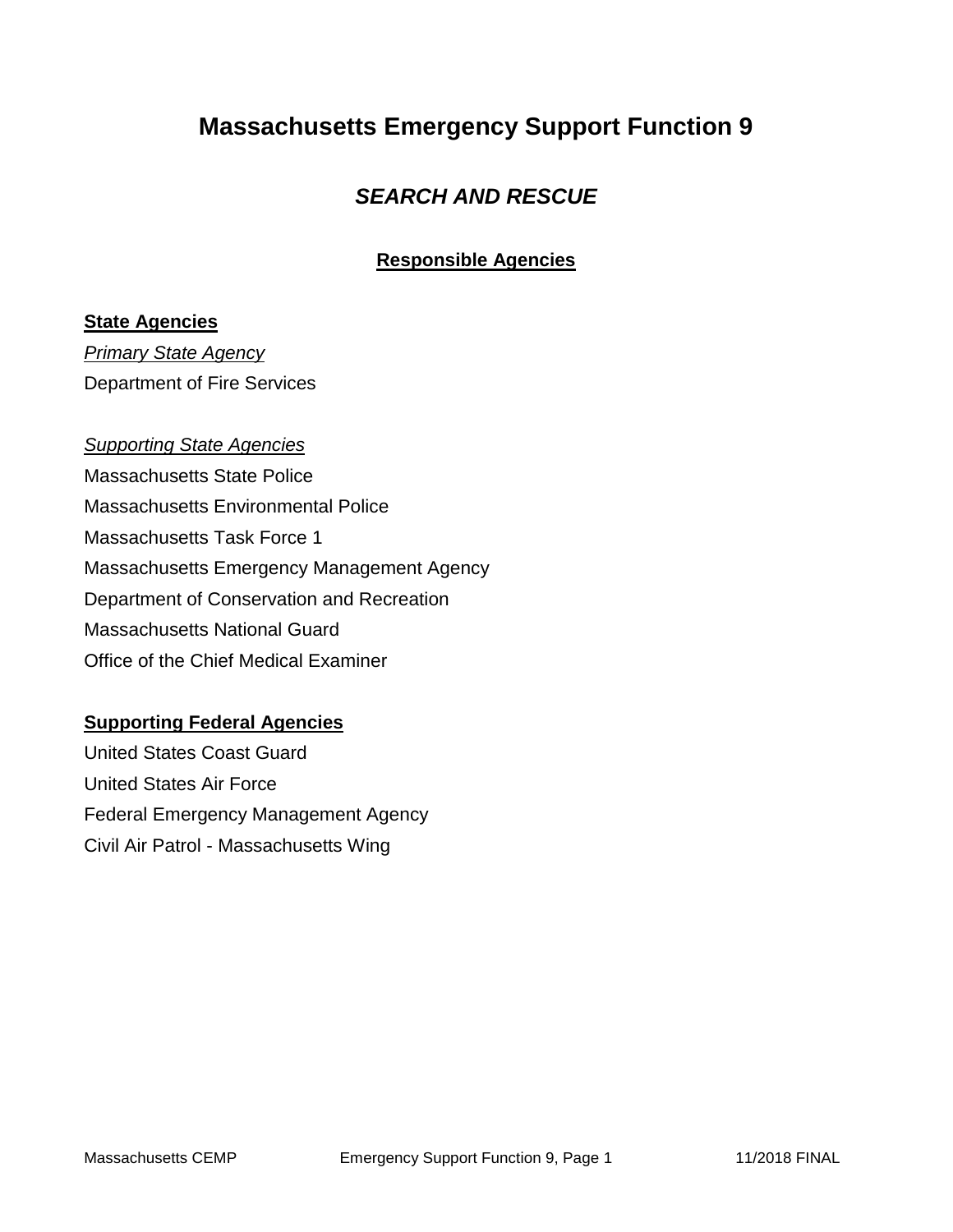# **1.0. INTRODUCTION**

## **1.1. Purpose**

Massachusetts Emergency Support Function 9 (MAESF-9) *Search and Rescue* provides a framework for coordination and cooperation across state agencies and response partner organizations to support and assist local jurisdictions in technical and non-technical search and rescue operations before, during, and after a disaster or emergency in the Commonwealth when needs exceed available local resources or capabilities. Operations may include searches for missing persons, aircraft and/or marine vessels, extrication of victims from confined spaces, and immediate medical support of located victims.

# **1.2. Scope**

This annex is applicable to agencies and departments of the Commonwealth of Massachusetts as well as affiliated response partners with a role in supporting search and rescue response activities.

The following are the objectives of MAESF-9:

- Establish a framework for coordinating state-level assistance to local communities related to emergency search and rescue preparedness, mitigation, response, and recovery activities.
- Coordinate resources to support search and rescue operations at the state level to protect life and maximize the efficient use of the available resources.
- Share information and coordinate response activities across pertinent state-level agencies and response partner organizations regarding search and rescue related requests for assistance in a manner that ensures consistency with established state search and rescue policies and procedures.
- Provide state-level situational awareness and expertise on the status of pertinent search and rescue operations.
- Coordinate personnel and equipment resources to support and assist local communities in search and rescue operations to include:

# **1.3. Policies**

- This Annex supports and does not supplant existing local, state, or federal search and rescue plans or policies.
- As an incident requires, or at the direction of the Massachusetts Emergency Management Agency (MEMA) Director, MAESF-9 will be activated to coordinate resources to support search and rescue response.
- MAESF-9 will operate from the State Emergency Operations Center. The MEMA SEOC will provide overall direction and control for coordination of resources in support of the incident.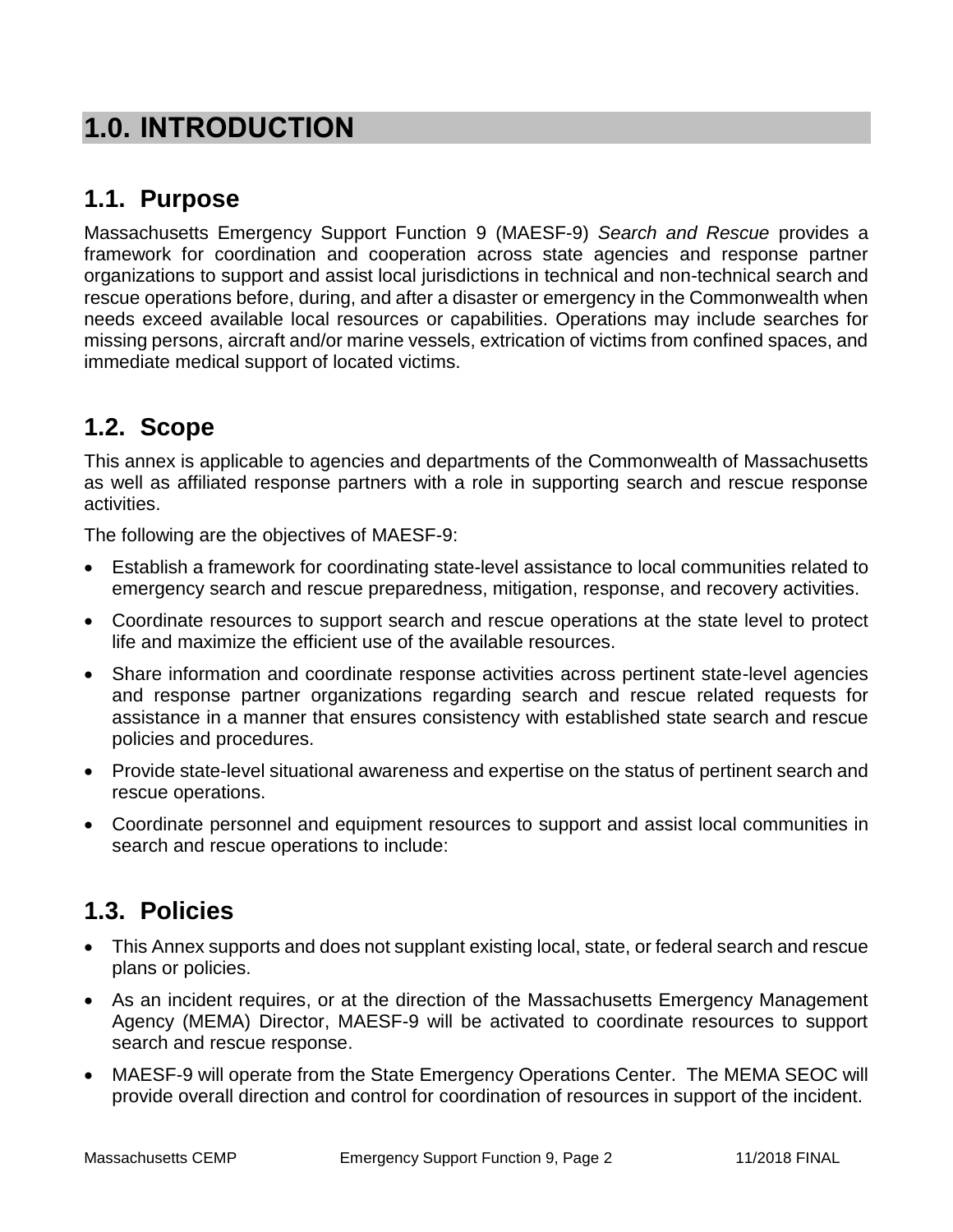- Local search and rescue assets will remain the control of the respective jurisdiction.
- MAESF-9 will coordinate search and rescue assistance to cities and towns through resource support including personnel, equipment, facilities, materials, supplies, and technical support/subject matter expertise as needed and available.
- Responsible agencies under MAESF-9 will coordinate to make available search and rescue resources wherever possible to perform mission assignments.
- The life safety of victims and rescuers is the priority for state assistance.
- Search and rescue operations will be conducted using the principles of NIMS and ICS.
- All agencies assigned responsibilities within MAESF-9 will develop and maintain any necessary search and rescue plans, standard operating procedures, mutual aid agreements and model contracts to successfully accomplish their tasks.
- Requests for State or Federal search and rescue assets will be made through the MEMA SEOC or MEMA Regional Emergency Operations Centers (REOCs).
- In accordance with current agreements, MEMA has the authority to activate the Massachusetts Task Force 1 (MA-TF 1) as a state resource, as needed.
- FEMA will activate the National Search and Rescue Response System, as needed.

# **2.0 SITUATION AND ASSUMPTIONS**

### **2.1. Situation**

A major or emergency disaster may result in large numbers of displaced, stranded, lost, or trapped individuals needing prompt rescue and medical attention. Because the first 72 hours of an incident that may require search and rescue operations are crucial to the survivability of victims, search and rescue must begin as soon as possible. In addition, secondary events or disasters may threaten survivors as well as search and rescue personnel.

Search and rescue personnel may deal with extensive damage to buildings, roadways, bridges, and public works or other utility structures. Fires, explosions, flooding, and hazardous materials spills or releases may compound problems and threaten both survivors of the disaster and rescue personnel alike. In the event of an act of terrorism, search and rescue operations may need to be conducted in close coordination with law enforcement crime scene investigation procedures.

In addition, search and rescue missions may be required when an Emergency Landing Transmitter (ELT) signals and/or Federal Aviation Administration (FAA) reports of an overdue aircraft is received, a request is made by local government officials for assistance in locating a missing person, or to locate survivors of natural or man-made emergencies.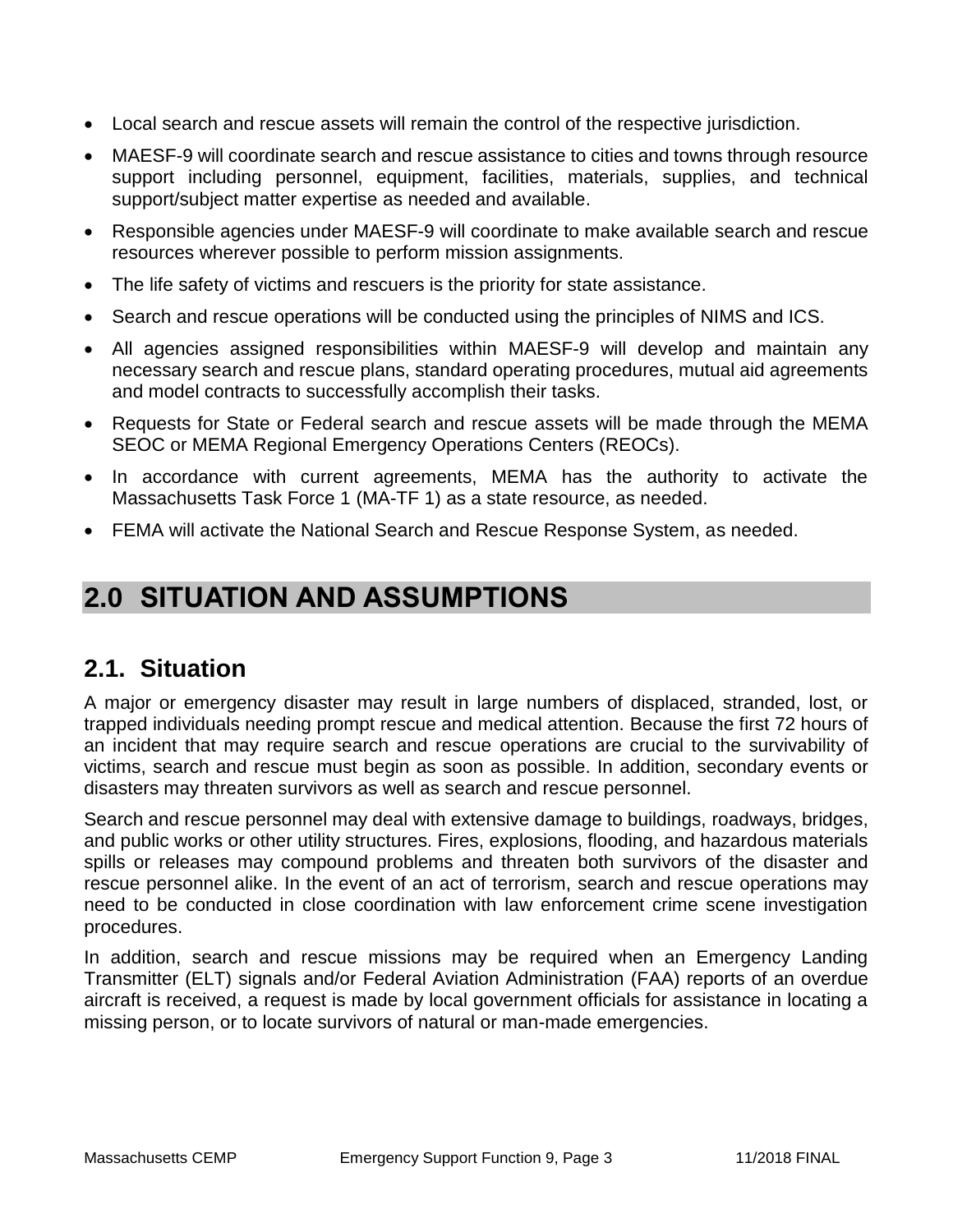## **2.2. Planning Assumptions**

- Local cities and towns have resources, plans and procedures in place to support emergency management response.
- Many search and rescue related incidents will be local in scope and can be addressed by local or state agencies as part of normal day to day operations using resources readily available to them.
- When an incident occurs, local governments will use all available resources, including those available through mutual aid or private sector assets, before making a request for state or federal resources.
- The State has resources and expertise that can be used to supplement local efforts. Federal assistance may be requested to support state and local efforts if an incident exceeds state and local capabilities
- Local governments will request state assistance only when an incident exceeds local resources and capabilities.
- When the SEOC is activated in anticipation of or response to emergency/disaster with impacts to the Commonwealth of Massachusetts, MAESFs needed to support response are activated.
- Agencies and organizations with roles and responsibilities under MAESF-9 will designate and deploy appropriate representatives to the SEOC to coordinate the functions of MAESF-9.
- MAESF-9 will coordinate with local government, state agencies, and other MAESFs to address emergency search and rescue needs.
- Individuals representing agencies that are staffing the SEOC should have extensive knowledge of the resources and capabilities of their respective agency and have access to the appropriate authority for committing such resources.
- State, local and federal government, private sector and volunteer agencies assigned responsibilities involving emergency/disaster search and rescue issues have established operating procedures specifying their emergency support service actions and will be able to communicate and coordinate these actions in an emergency to best utilize available capabilities.
- Coordination and direction of volunteers that may support a search and rescue operation will be required.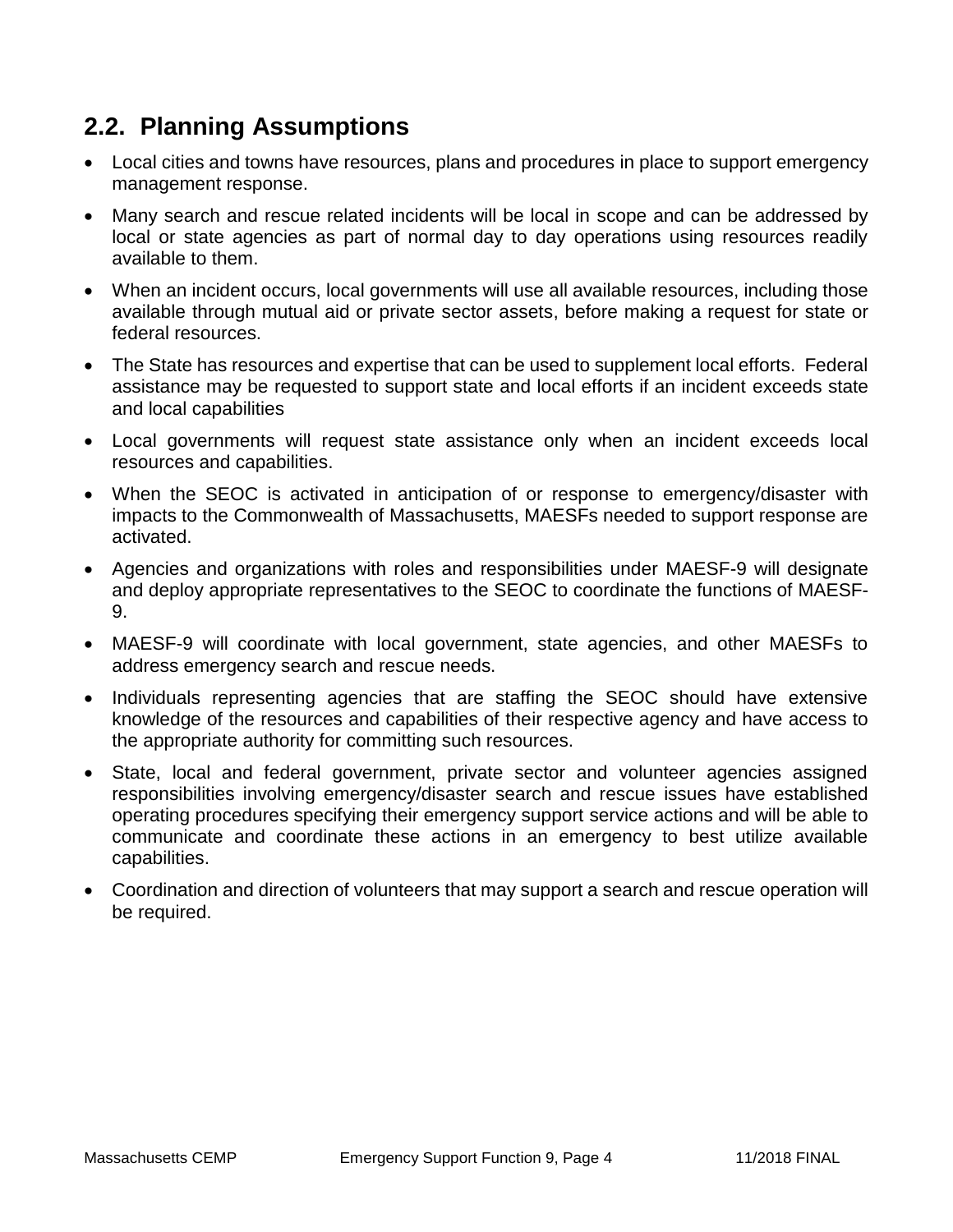# **3.0. CONCEPT OF OPERATIONS**

## **3.1. General**

This annex will be activated at the direction of MEMA when there is potential for or an actual disaster situation involving search and rescue operations in Massachusetts. MEMA will notify the primary agency at the time of State Emergency Operations Center (SEOC) activation to provide overall coordination with MAESF-9. All other agencies with responsibilities under MASEF 9 will serve as support agencies. The primary agency will provide direction and work in conjunction with the support agencies to cohesively coordinate the activities of MAESF-9.

During an emergency or disaster, MAESF-9 will coordinate search and rescue support to local operations through coordination of State personnel and equipment from support organizations and volunteer agencies. Supporting agencies will provide additional staff support for the MAESF-9 in the SEOC as needed.

Responsibility for situation assessment and determination of resource needs rests with the local jurisdiction in coordination with MAESF-9 and the State Emergency Operations Center (SEOC). State assets will assist and augment the local on search and rescue responsibilities and efforts.

MAESF-9 reports to the SEOC Operations Section, with an indirect report to the Planning Section. Depending on the size, scope, and complexity of the incident, the SEOC organizational chart may be expanded, to ensure proper Span of Control is maintained. To accommodate this, the ESFs may be aligned in appropriate Branches, with similar MAESF's grouped together. In this scenario, MAESF-9 will be organized under the Emergency Services Branch, together with MAESF's 4 and 13.

### **3.2. Organization**

- All personnel and activities associated with MAESF-9 will operate under the Incident Command System.
- The Department of Fire Services (DFS) has been designated the primary agency for MAESF-9.
- The primary agency will staff the MAESF-9 work station, identify which support agencies for MAESF-9 are needed, activate support agencies or place them on standby. The lead coordination agency will ensure all agencies assigned to MAESF-9 respond to requests for local search and rescue assistance.
- Each agency shall designate a minimum of two people who can serve as representatives for their agency at the SEOC to support MAESF-9 activities. The designated agency representatives should have extensive knowledge of the resources and capabilities of their respective agency and have access to the appropriate authority for committing such resources to support the response to the incident.

### **3.3. Notification**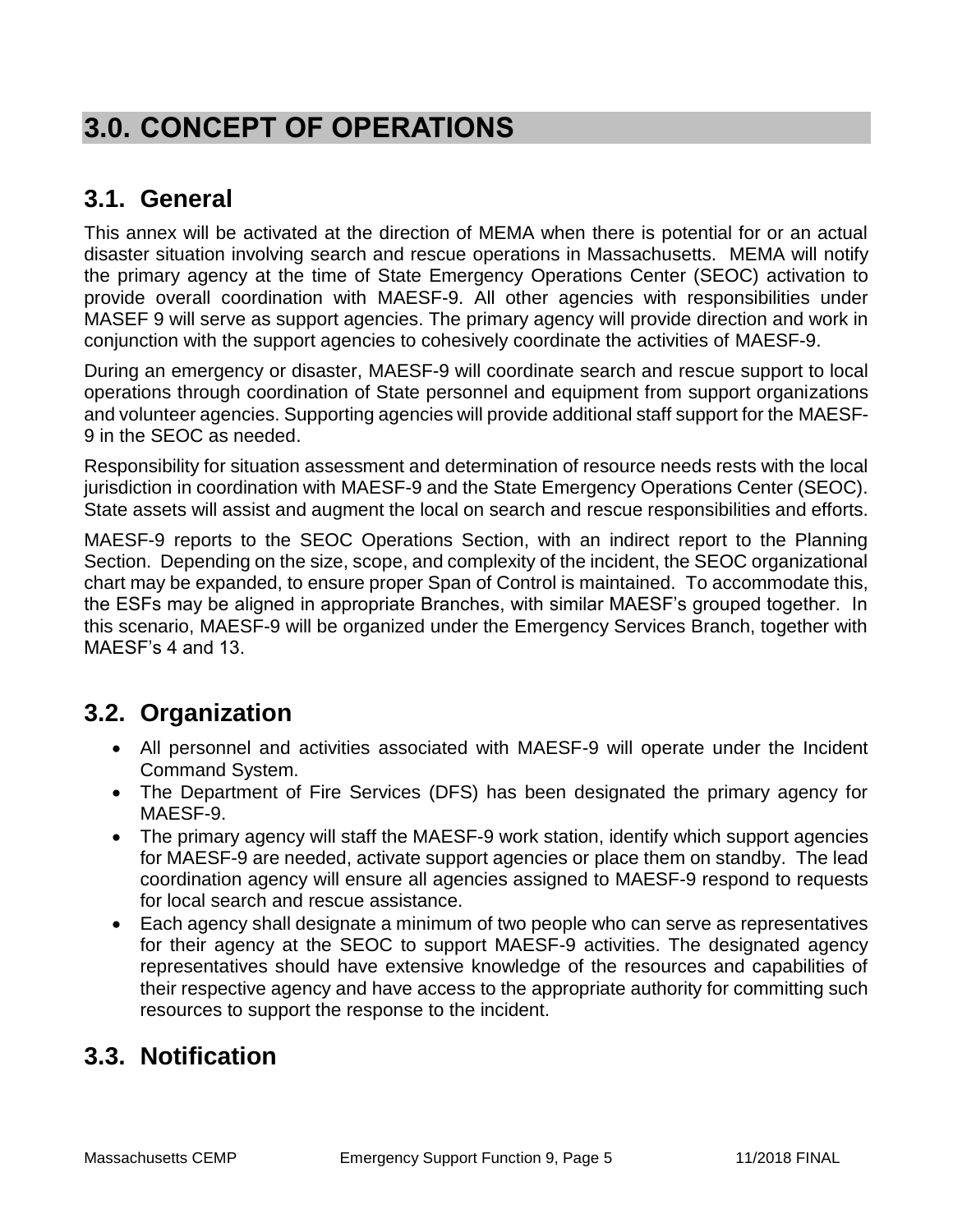MEMA will notify the MAESF-9 points of contact for each activated organization or agency to report to the SEOC for coordination and implementation of search and rescue related requests for assistance, and maintain situational awareness on the status of search and rescue operations.

- The designated agencies notified will report to the SEOC if so advised or requested and notify agency personnel of the impending or actual event. Each MAESF-9 organization or agency is responsible for securing sufficient staff on a continuous basis to support and carry out activities tasked to their agency.
- Determining who is to be notified will be based on the incident type and demands or potential demands of the event.
- Responsible agencies activated for the incident under MAESF-9 will notify their pertinent contacts to identify available resources and, if needed, place them on standby.

## **3.4. Activities**

Responsible agencies for MAESF-9 should conduct the following actions:

#### **a. Prevention Actions**

- Communicate and share information across agencies with search and rescue responsibilities.
- Collaborate and coordinate on search and rescue related prevention and security initiatives.
- Identify opportunities to collaborate on search and rescue related training and operations in the Commonwealth.
- Identify potential search and rescue issues and collaborate to develop or recommend protocols, procedures, and policies to prevent or mitigate their effects.

### **b. Preparedness Actions**

- MEMA will convene regular meetings of MAESF-9 stakeholders and/or Emergency Support Function (ESF) Team.
- Develop and maintain internal agency search and rescue plans, procedures, resource directories, and emergency contact lists to support MAESF-9 activities.
- Ensure policies and procedures are in place to access directory information and quickly notify personnel in support of this plan.
- Develop and maintain a system for receipt and dissemination of information, data, and directives pertaining to search and rescue operations to agencies and organizations supporting this plan.
- Maintain current inventories of search and rescue facilities, equipment, and materials and supplies by agency and type to ensure a timely response.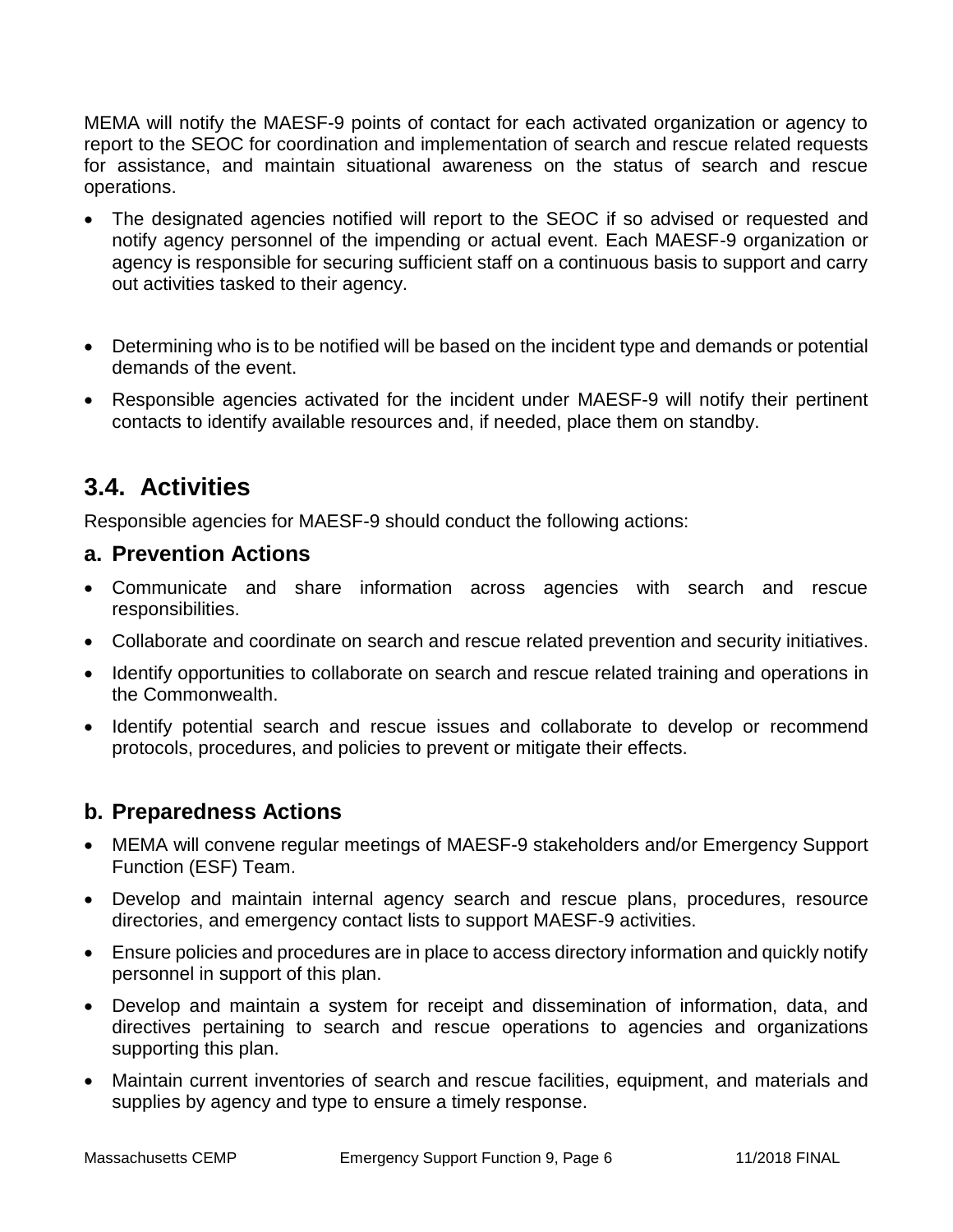- Pre-plan for distribution and allocation of available State resources to support the overall search and rescue mission.
- Ensure that all responsible agencies have pre-designated staff available to support SEOC operations during activations.
- Ensure that MAESF-9 stakeholders notify MEMA of staff changes.
- Maintain liaison with federal search and rescue assets and plan for reception of external assets.
- Regularly review and coordinate updates to this annex.
- Participate in appropriate training and exercise opportunities to test and validate this plan.

#### **c. Response Actions**

#### **Pre-Impact**

Upon receiving notification to report to the SEOC in preparation of an incident, MAESF-9 agencies and organizations will complete the following actions commensurate with emergency priorities within the state and based on the availability of resources. Activities will be coordinated through the SEOC which will serve as the source of all direction and control.

- Provide appropriate representative(s) to the SEOC to support MAESF-9 pre-incident planning activities.
- Maintain communications within the SEOC, obtain status reports, and keep the SEOC informed of the progress of assigned tasks.
- Notify the appropriate points of contact at each respective agency and organization to preposition resources and response personnel as needed.
- Review existing plans and procedures.
- Ensure respective agency decision makers are kept informed of the situation.
- Test communications systems.
- Coordinate information to verify search and rescue activities, capabilities, and inventories of available resources and report this information on a regular basis via a summary listing to the SEOC Operations Chief.
- Coordinate the mobilization and pre-positioning of search and rescue response resources pre-incident, once it is apparent that state search and rescue resources will be required, or as requested by the SEOC Manager.
- Provide situational awareness information to the SEOC Planning Section as needed.
- Coordinate with other MAESFs as needed.

#### **Initial Response**

 If agency has not already done so, provide appropriate representatives to the SEOC to support MAESF-9.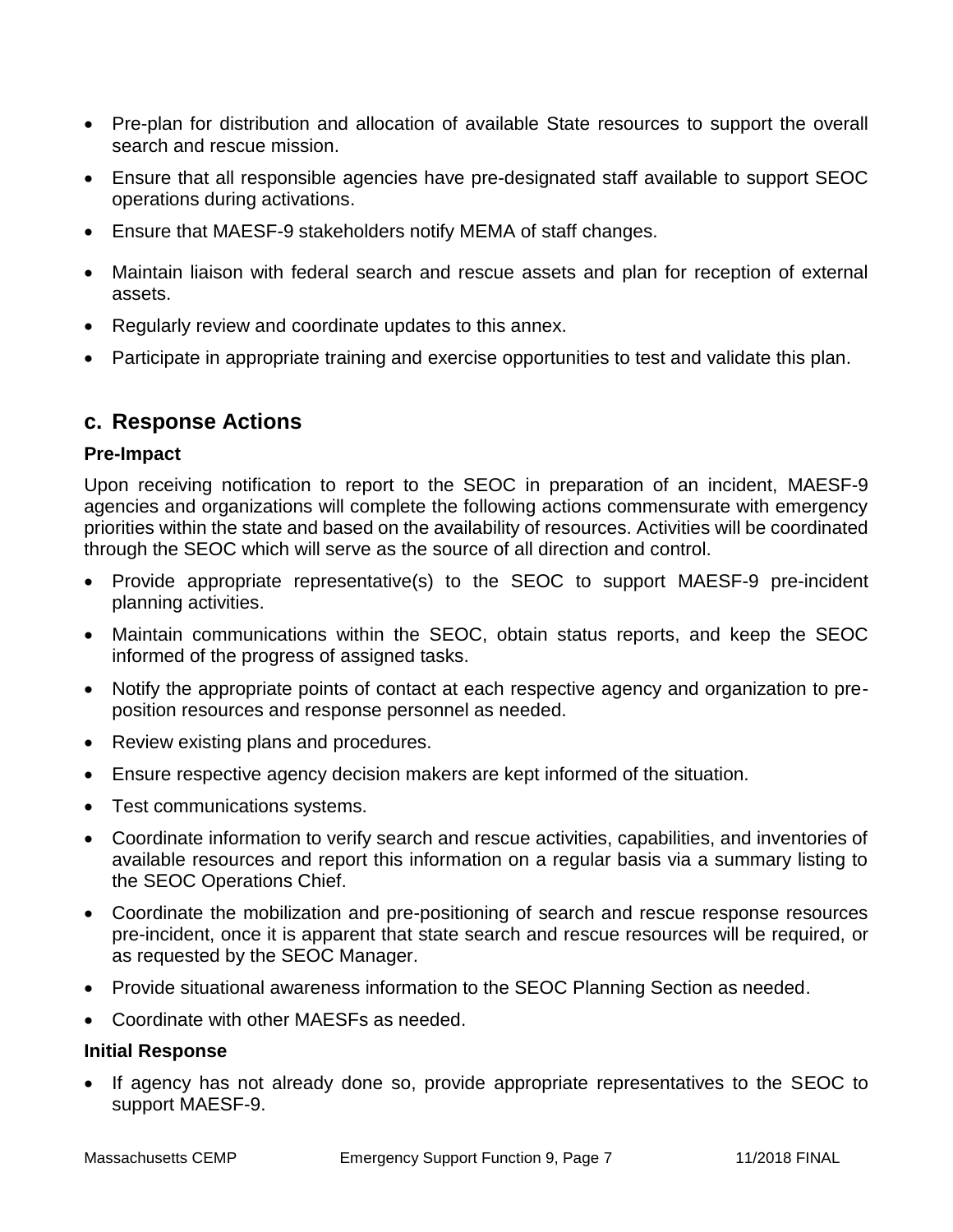- Verify inventories of available resources and personnel and provide a summary listing to the SEOC Operations Section Chief.
- Identify and coordinate the pre-positioning of needed resources to the nearest staging area(s) as needed.
- Establish communications with appropriate field personnel to coordinate resources to support response efforts and gain situational awareness.
- Obtain a general description of the situation as it pertains to MAESF-9 and analyze any operational support requirements.
- Implement predetermined cost accounting measures for tracking overall costs, to include personnel, equipment, materials and other costs incurred during emergency search and rescue support activities.
- Coordinate with MAESF-1 *Transportation* regarding any needed assets to transport search and rescue personnel and equipment to affected areas.
- Coordinate with other MAESFs to coordinate equipment and supplies needed for both nontechnical and technical search and rescue missions.
- Collect and disseminate information and intelligence related to search and rescue operations for disasters or emergencies, either existing or pending.
- Initiate notification of personnel and support organizations required to support emergency operations.
- Gather and provide information for the SEOC Roster and Situational Awareness Statements to the SEOC Planning Section as needed. In addition, use information provided by the SEOC Planning Section to plan effective response actions.
- Coordinate with Federal Emergency Support Function (ESF) counterparts as needed.

#### **Continuing Response**

- Coordinate resources to support search and rescue mission requests, response operations, and related service/resource requests.
- Coordinate with state, local, volunteer, and federal search and rescue personnel as necessary.
- Track committed resources for possible redeployment and other purposes, and provide regular updates on the status of all missions assigned to SEOC Operations Section Chief.
- Conduct ongoing assessments of search and rescue priorities and strategies to ensure adequate resources to support critical search and rescue operational needs with a priority on life safety.
- Coordinate state-level technical assistance and resources for search and rescue missions.
- Continue to monitor, gather, and provide search and rescue situational awareness information for reports and/or statements to the SEOC Planning Section, as needed.
- Use information provided by the SEOC Planning Section and Operations Section to plan effective response actions.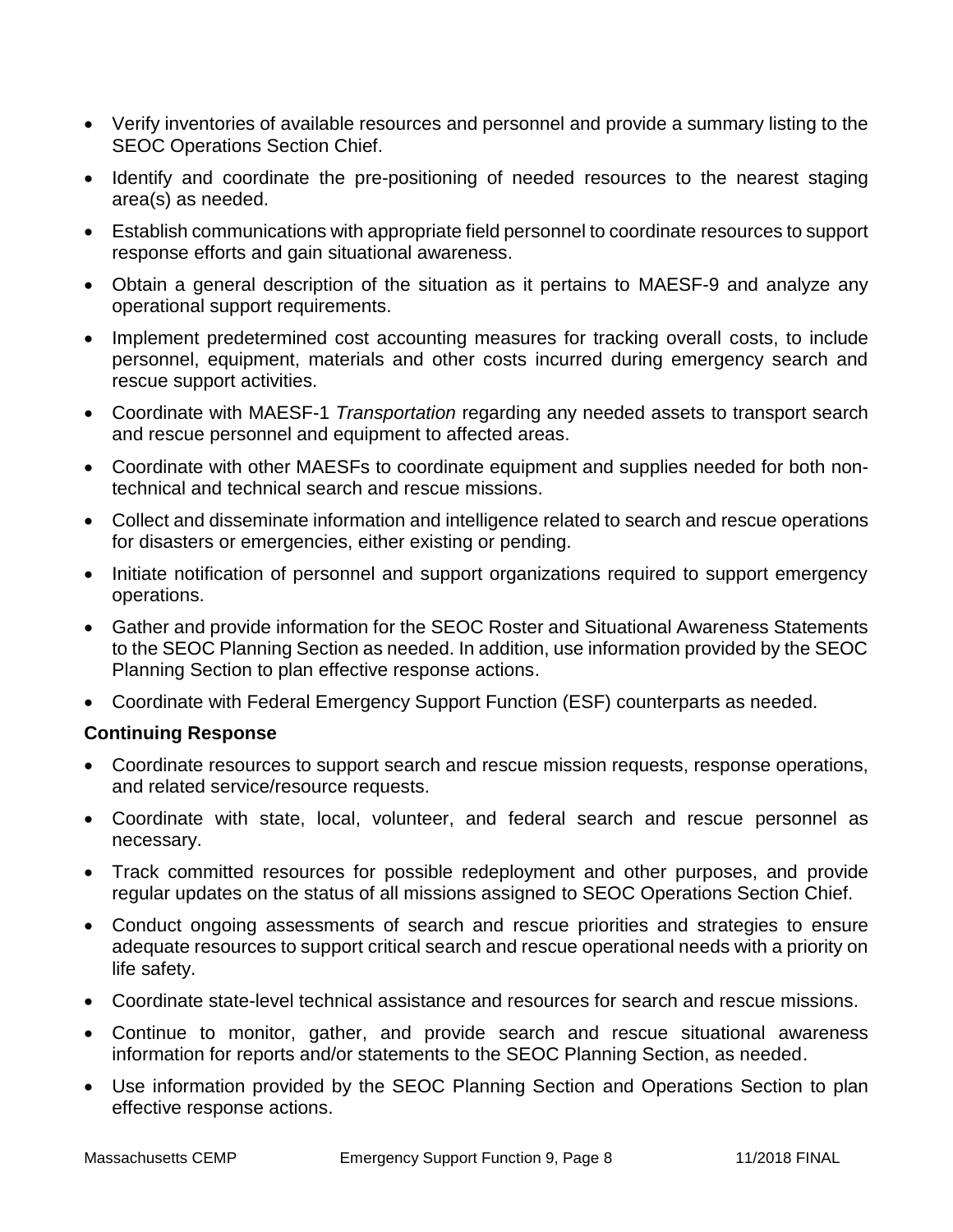- Plan for and establish relief resources to replace or rotate resources committed for extended periods.
- Ensure briefings are conducted during MAESF-9 shift changes and at designated times throughout the event.
- Coordinate with MAESF-8 *Public Health and Medical Services*, to coordinate assets to provide mental health, crisis counseling, and medical care as part of search and rescue operations.

#### **d. Recovery Actions**

- Continue to provide search and rescue support on an as needed basis during the recovery phase.
- Coordinate resources to assist and provide technical support and expertise to MEMA damage assessment teams.
- Identify anticipated recovery needs for MAESF-9 resources, manpower and equipment.
- Inventory any lost or damaged equipment and record any personnel injuries or equipment accidents.
- Participate in after action meetings and review after-action reports.
- Coordinate with support agencies to ensure financial tracking of all deployed assets and adequate cost accounting measures are being used. Generate summary reports and share with the SEOC.
- Draft recommendations for after-action reports and other reports.

### **e. Mitigation Actions**

- Provide MAESF-9 agency representatives to planning meetings.
- Identify potential search and rescue issues and collaborate to develop or recommend plans, protocols, procedures, and policies to prevent or mitigate their effects.
- Conduct assessments of MAESF-9 capabilities to identify potential shortfalls.
- As needed, develop plans to mitigate identified shortfalls of resources.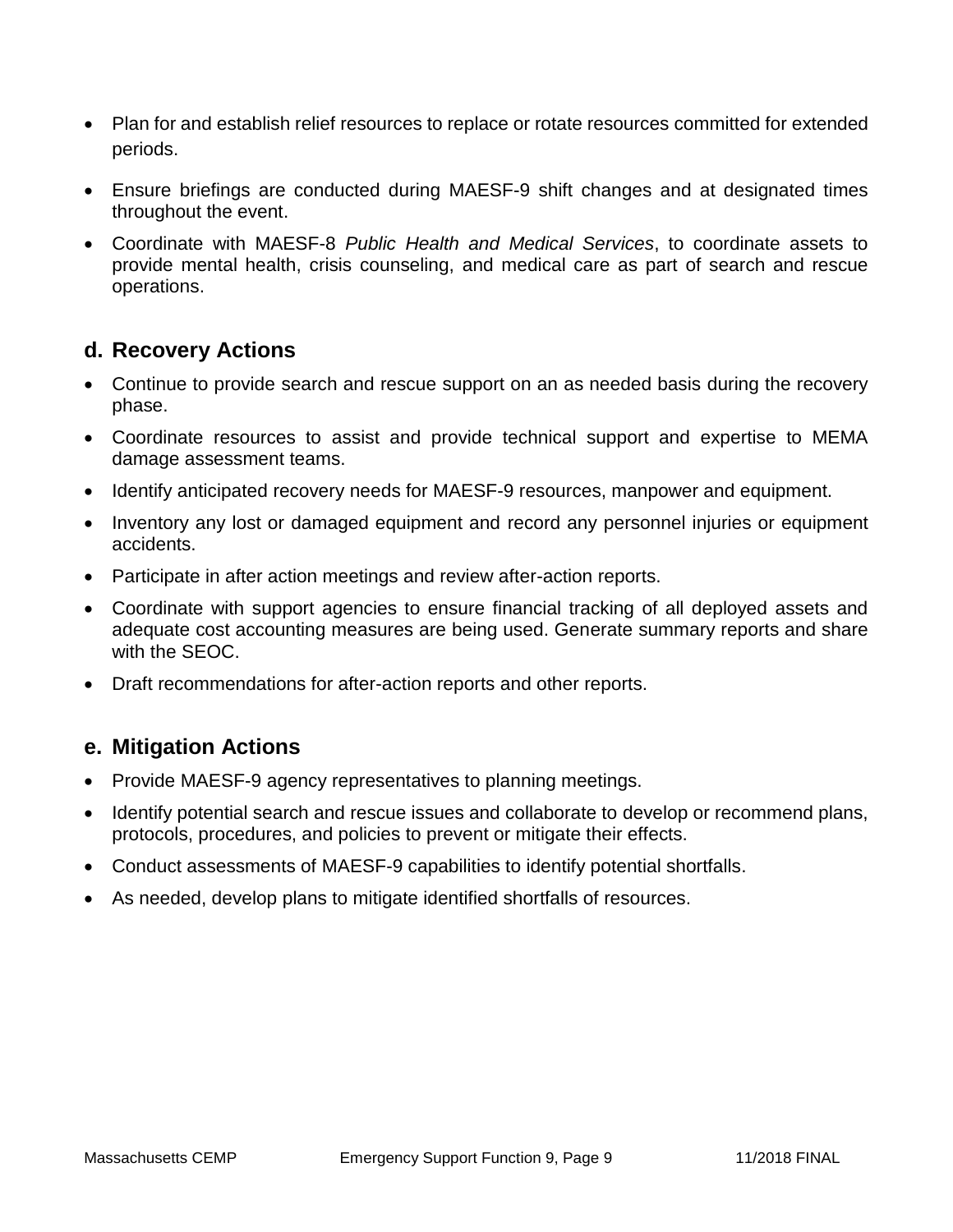# **4.0. RESPONSIBILITIES**

### **4.1. MAESF-9 Primary Agency Responsibilities**

MEMA and MAESF-9 responsible agencies shall develop an organizational structure for coordinating, planning, implementing, and monitoring mission assignments according to the MAESF concept.

- Regularly meet and coordinate with MAESF-9 supporting agencies, to:
	- o Maintain a list of critical contacts, noting any changes to MEMA
	- $\circ$  Maintain a list of ESF-specific assets which could be deployed during an emergency
	- o Maintain the ESF-9 Toolkit
	- o Report any unmet needs to MEMA
- Staff the MAESF-9 work station at the State Emergency Operations Center (SEOC).
- Maintain Situational Awareness, monitor weather conditions, and ensure a state of readiness for the ESF.
- As needed, pre-stage resources to support MAESF-9 requirements.
- Identify additional agencies required to support MAESF-9 at the SEOC. Develop and maintain a roster of personnel to staff the MAESF-9 desk at the SEOC with sufficient staffing for 24-hour operations.
- Serve as the lead for all MAESF-9 activities, maintaining situational awareness of all MAESF-9 agency activities and serving as the primary point of contact in the SEOC for MAESF-9.
- Coordinate with all MAESF agencies and MEMA to manage search and rescue resources and prioritize search and rescue needs, prioritizing the protection of life and property.
- Determine initial and ongoing activities through established information gathering procedures and provide this information to SEOC for dissemination.
- Coordinate with local, state and federal agencies and other support MAESFs as needed.
- Regularly update the SEOC Resource Unit via WebEOC on the status of resource requests assigned to MAESF-9, and the status of deployed assets.
- Determine needs and resolve issues regarding resource requirements and shortages.
- Ensure complete logs of actions taken, resources used and other activities are created and maintained.
- Ensure that necessary cost accounting measures are being used by all MAESF-9 agencies and that summary reports are generated as needed and shared with the SEOC command staff.
- Ensure the overall coordination and provision of situational awareness by MAESF-9.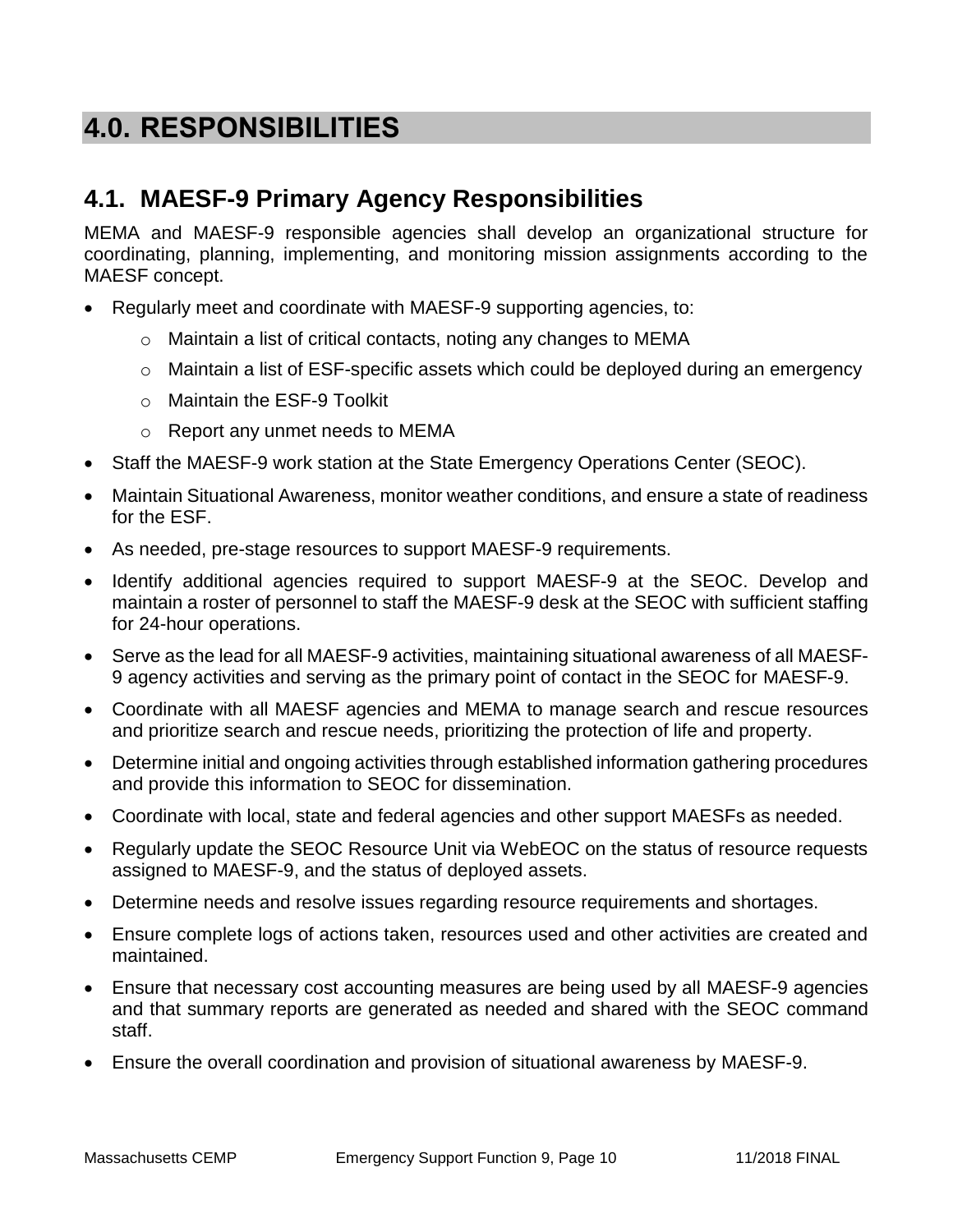- Ensure that agencies assigned to MAESF-9, in coordination with MEMA, are responding to assigned requests for assistance.
- Coordinate with MAESF-8 *Public Health and Medical Services* to assist with medical needs and transportation of victims beyond initial collection points.
- Serve as a liaison between and the SEOC and support agencies that have been activated to support search and rescue missions.
- Maintain MAESF-9 plans and procedures to be implemented during emergency operations.
- While Primary Agencies are designated in advance, this may be subject to change during an SEOC Activation, dependent on the specific circumstances and needs of the incident, and therefore the agency most appropriate to take the primary assignment.

#### **a. Department of Fire Services**

- Technical search and rescue expertise will be provided by a representative of the Department of Fire Services or Fire Chiefs' Association of MA. The Department of Fire Services Coordinator at the SEOC will coordinate with support agencies in tasking search and rescue missions based upon local requests for assistance.
- Provide an adequate number of representatives to support MAESF-9 at the SEOC when requested.
- Coordinate resources to provide assistance in coordinating technical search and rescue operations.
- Provide situational awareness on pertinent search and rescue operations to the SEOC, to include committed and available resources and deployment plans.
- Support requests for search and rescue assets within capabilities and parameters of other operational commitments, existing agreements, protocols and statutes as required. Coordinate resources to support ingress/egress actions to protect the public and property in, near and around areas involved in firefighting operations and technical search and rescue operations.
- Coordinate resources to provide technical assistance and support for technical, rural and aerial search and rescue missions.
- As necessary, coordinate assistance from the Federal Emergency Management Agency (FEMA) Urban Search and Rescue Task Force if activated.
- Coordinate resources to support the supervision of search and rescue operations requiring state-level assistance.
- Coordinate with other MAESF-9 agencies to address outstanding resource needs.
- Support requests for search and rescue assets within capabilities and within the parameters of other operational commitments, existing agreements, protocols and statutes as required.
- Maintain alert procedures to ensure rapid response during search and rescue operations.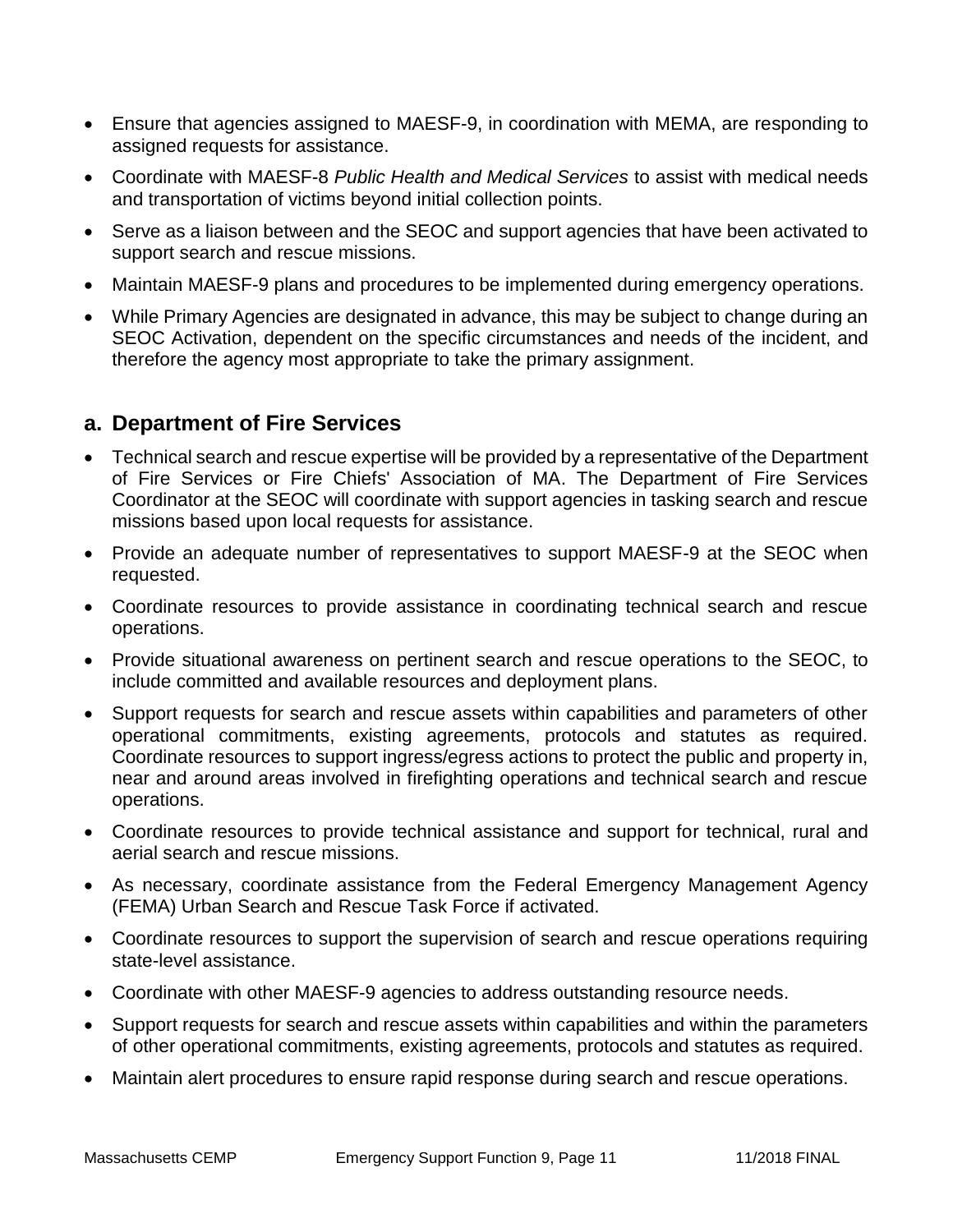Ensure financial tracking of all deployed assets.

## **4.2. MAESF-9 Supporting Agency Responsibilities**

#### **a. Massachusetts State Police**

- Non-technical search and rescue expertise will be provided by a representative of the Massachusetts State Police. The Massachusetts State Police Coordinator at the SEOC will coordinate with support agencies in tasking search and rescue missions based upon local requests for assistance.
- Provide an adequate number of representatives to support MAESF-9 at the SEOC when requested.
- As detailed in the Air Operations Annex, when needed provide personnel to support air operations to coordinate multiple agency aircraft operations.
- Coordinate resources to provide assistance in non-technical search and rescue operations.
- Provide situational awareness pertinent search and rescue operations to the SEOC, to include committed and available resources and deployment plans.
- Support requests for search and rescue assets within capabilities and parameters of other operational commitments, existing agreements, protocols and statutes as required. Provide guidance on wilderness-based search and rescue performance standards.
- Coordinate resources to support search and rescue incidents under the following criteria:
	- o Any incident at the request of the local jurisdiction.
	- o All declared overdue/missing aircraft events that result in a ground search effort.
	- o Any incident that involves on-scene, multi-state jurisdictional coordination.
	- o Any viable intra-state lost or missing person search that cannot be assigned local responsibility due to lack of initial geographical specific incident assignment.
	- $\circ$  Any high-profile incidents involving state coordinated assets as determined by the MEMA Director or his/her designee.
- Coordinate resources to support search and rescue operations in the woodlands of the State and provide security at the sites.
- Coordinate resources to support search and rescue of lost persons.
- As needed, coordinate resources suitable for use in rough terrain and remote areas.
- Coordinate resources to support crowd control, security measures, roadways assessments and ingress/egress actions to protect the public and property in, near and around areas involved in search and rescue operations.
- Coordinate resources to provide technical assistance and support for technical, rural and aerial search and rescue missions.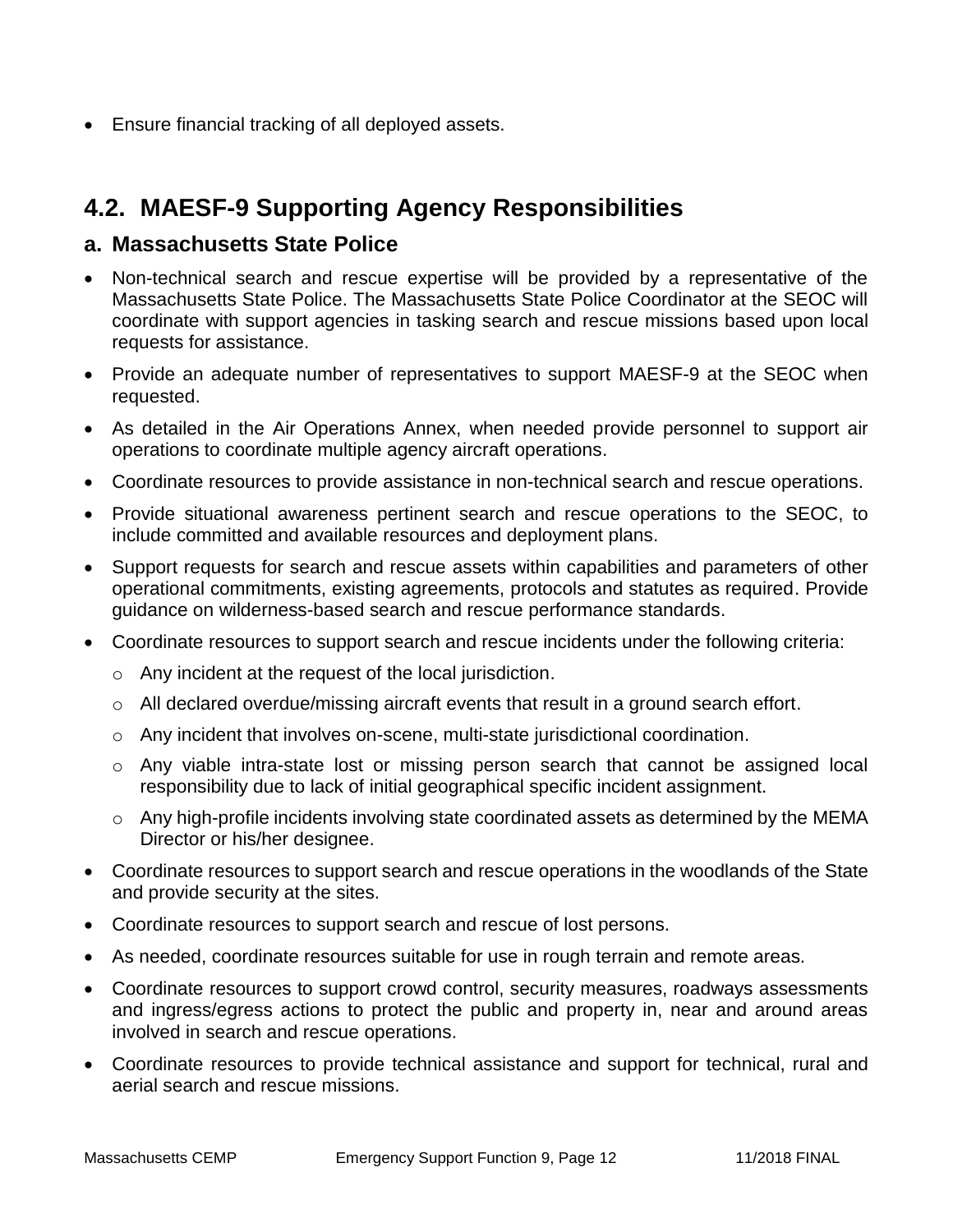- Coordinate resources to support or direct rural search and rescue operations.
- Maintain alert procedures to ensure rapid response during search and rescue operations.
- Serve as a liaison for other states' operations involving search and rescues, as needed.
- Maintain and update the Massachusetts Search and Rescue Plan.
- Coordinate resources to coordinate and supervise civilian search and rescue teams.
- Provide reach-in capability for civilian K9 search and rescue assets.
- Ensure financial tracking of all deployed assets.

#### **b. Massachusetts Task Force 1**

- Urban search and rescue expertise will be provided by a representative from the Massachusetts Task Force 1 (MA-TF 1).
- MA-TF 1 is organized in a modular fashion only those elements that are needed can be called in, not necessarily the entire team.
- Support requests for rapid needs assessment pre- and post-incident.
- Support requests for technical assistance teams.
- Support requests for canine search and rescue support and cadaver recovery.
- Support requests for communications equipment.
- Support additional requests for search and rescue assets within capabilities and parameters of other operational commitments, existing agreements, protocols and statutes as required.
- MA-TF 1 will coordinate with the lead coordination agency at the State Emergency Operations Center (SEOC) and with local officials requesting urban search and rescue assistance.

#### **c. Massachusetts Emergency Management Agency**

- If needed, activate Massachusetts Task Force 1 (MA-TF 1) as a state or federal asset.
- Coordinate requests for interstate mutual aid through EMAC and other state agreements.
- Assist with the coordination of search and rescue assets for national or international search incidents upon request.
- Serve as the coordinating agency at the State level for incidents involving civil aircraft presumed lost over the Commonwealth's air space.
- Ensure financial tracking of all deployed assets.
- Maintain alert procedures to ensure rapid response during search and rescue operations
- Coordinate with other MAESF-9 agencies to address outstanding resource needs.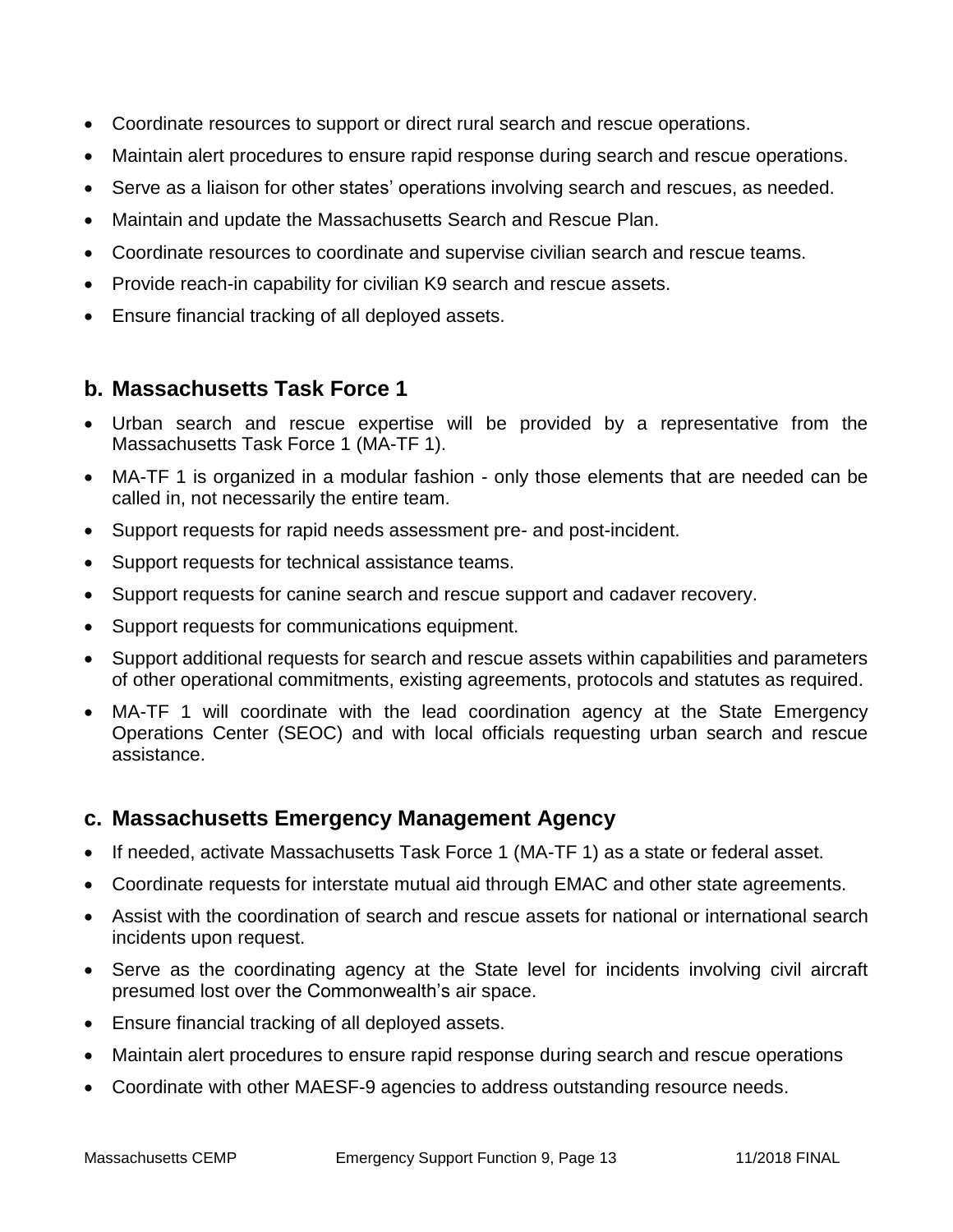- Coordinate with MAESF-8 *Public Health and Medical Services* to identify and provide mental health staff to assist in crisis counseling efforts for emergency responders and for people who are affected by the disaster.
- Develop and maintain this annex.

#### **d. Massachusetts Environmental Police**

- Provide an adequate number of representatives to support MAESF-9 at the SEOC when requested.
- As necessary, coordinate the provision of resources such as search and rescue watercraft, equipment, and personnel.
- Support requests for search and rescue assets within capabilities and within the parameters of other operational commitments, existing agreements, protocols and statutes as required.
- Provide resources to augment security related to search and rescue operations.
- Coordinate resources to provide technical assistance and support for technical, rural and aerial search and rescue missions.
- Coordinate resources to support search and rescue incidents under the following criteria:
	- o Any incident at the request of the local jurisdiction.
	- $\circ$  All declared overdue/missing aircraft events that result in a ground search effort.
	- o Any incident that involves on-scene, multi-state jurisdictional coordination.
	- o Any viable intra-state lost or missing person search that cannot be assigned local responsibility due to lack of initial geographical specific incident assignment.
	- o Any high-profile incidents involving state coordinated assets as determined by the MEMA Director or his/her designee.
- Coordinate with other MAESF-9 agencies to address outstanding resource needs.
- Maintain alert procedures to ensure rapid response during search and rescue operations.
- As needed, coordinate resources suitable for use in rough terrain, remote areas and inland waterways.
- Coordinate resources to assist coastal search and rescue activities.
- Coordinate resources to support search and rescue operations in the woodlands of the State and provide security at the sites.
- Coordinate resources to support search and rescue of lost persons.
- Ensure financial tracking of all deployed assets.

#### **e. Department of Conservation and Recreation**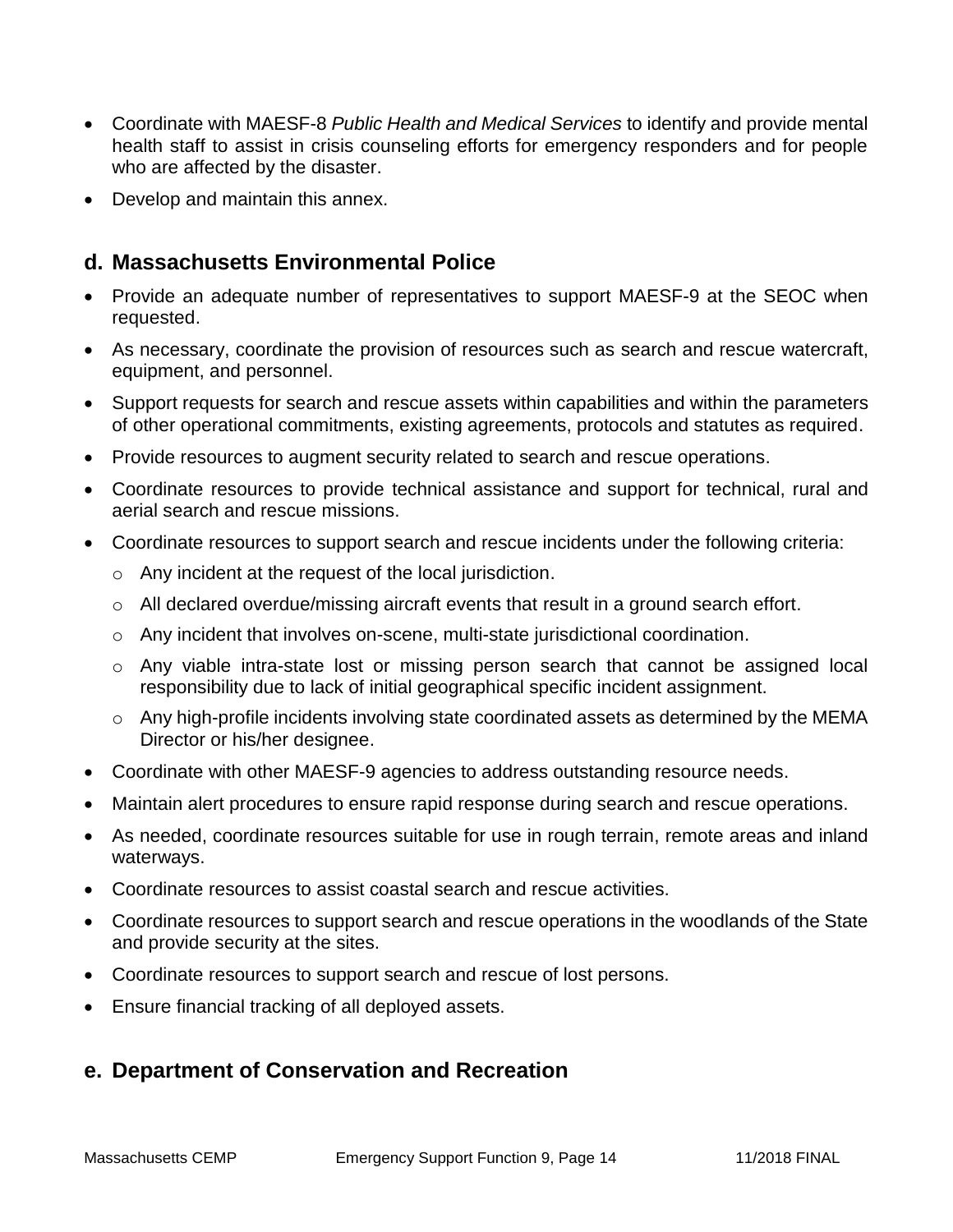- Provide an adequate number of representatives to support MAESF-9 at the SEOC when requested.
- Coordinate resources such as watercraft, equipment and personnel to assist in search and rescue operations.
- Support requests for search and rescue assets within capabilities and within the parameters of other operational commitments, existing agreements, protocols and statutes as required.
- Provide knowledge of remote areas of the State.
- Coordinate resources to provide technical assistance and support for technical, rural and aerial search and rescue missions.
- Coordinate with other MAESF-9 agencies to address outstanding resource needs.
- Maintain alert procedures to ensure rapid response during search and rescue operations.
- As needed, coordinate the provision of temporary accommodations for field operations teams operating in state parks and forests within DCR jurisdiction.
- Ensure financial tracking of all deployed assets.

#### **f. Massachusetts National Guard**

- Provide an adequate number of representatives to support MAESF-9 at the SEOC when requested.
- Coordinate resources to support searches for lost persons and/or aircraft.
- Coordinate resources to provide technical assistance and support for technical, rural and aerial search and rescue missions.
- As detailed in the Air Operations Annex, when needed provide personnel to support air operations to coordinate multiple agency aircraft operations.
- Coordinate pertinent federal resources to support response for search and rescue.
- Provide resources to support crowd control, security measures, roadways assessments and ingress/egress actions to protect the public and property in, near and around areas involved in search and rescue operations.
- Coordinate with other MAESF-9 agencies to address outstanding resource needs.
- Maintain alert procedures to ensure rapid response during search and rescue operations.
- Provide resources to assist with mass fatality response if needed, which may include transportation, armed security for the incident site, incident morgue, holding facility and the Family Assistance Center.
- Support requests for search and rescue assets within capabilities and within the parameters of other operational commitments, existing agreements, protocols and statutes as required.
- Ensure financial tracking of all deployed assets.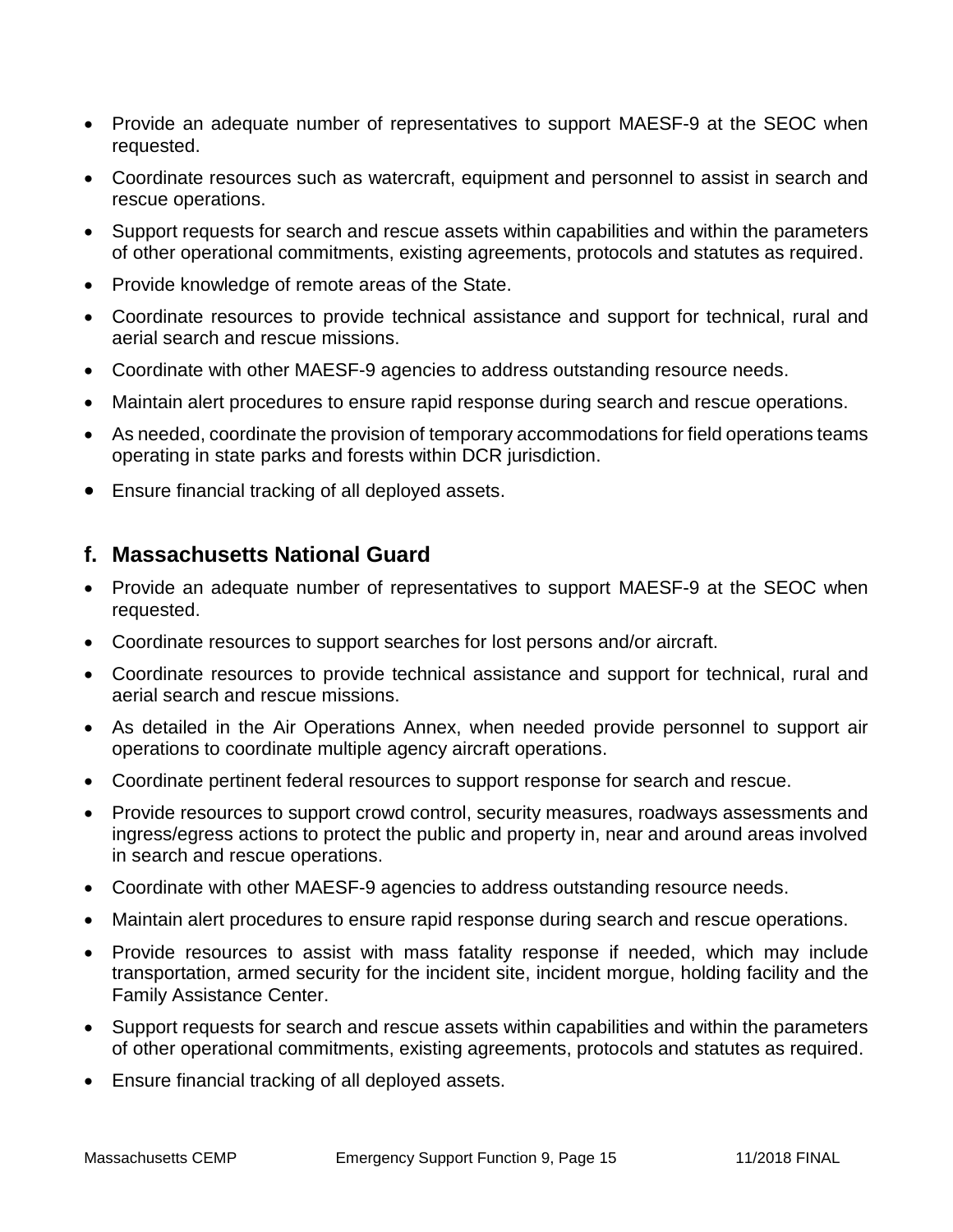### **g. Office of the Chief Medical Examiner**

- Coordinate with the representative at the MAESF-8 *Public Health and Medical Services* desk.
- Obtain situational awareness from the scene to ascertain the number and conditions of human remains, the accessibility of the scene and any challenges associated with the recovery of the human remains.
- Work with the OCME through MAESF-8 *Public Health and Medical Services* to coordinate resources for the recovery of remains, if needed.
- Ensure accurate information is relayed to the SEOC and Executive Office of Public Safety and Security (EOPSS).

### **h. United States Coast Guard**

- Provide an adequate number of representatives to support MAESF-9 at the SEOC when requested.
- Coordinate resources to support search and rescue in and along U.S. coastal waters.
- Support requests for search and rescue assets within capabilities and within the parameters of other operational commitments, existing agreements, protocols and statutes as required.

### **i. Federal Emergency Management Agency**

- Provide an adequate number of representatives to support MAESF-9 at the SEOC when requested.
- Activate the National Urban Search and Rescue Response System, as needed.
- Coordinate federal resources to provide technical assistance and support for technical search and rescue missions.
- Support requests for search and rescue assets within the capabilities and parameters of other operational commitments, existing agreements, protocols and statutes as required.
- Representative from the FEMA Urban Search and Rescue Task Force will coordinate with Task Force members in obtaining support assistance and needed equipment and supplies.
- Coordinate with other MAESF-9 agencies to address outstanding resource needs.

### **j. Civil Air Patrol - Massachusetts Wing**

- Provide an adequate number of representatives to support MAESF-9 at the SEOC when requested.
- Coordinate resources such as emergency communication, air transport of personnel, and personnel trained in ground and air search to support search and rescue operational needs.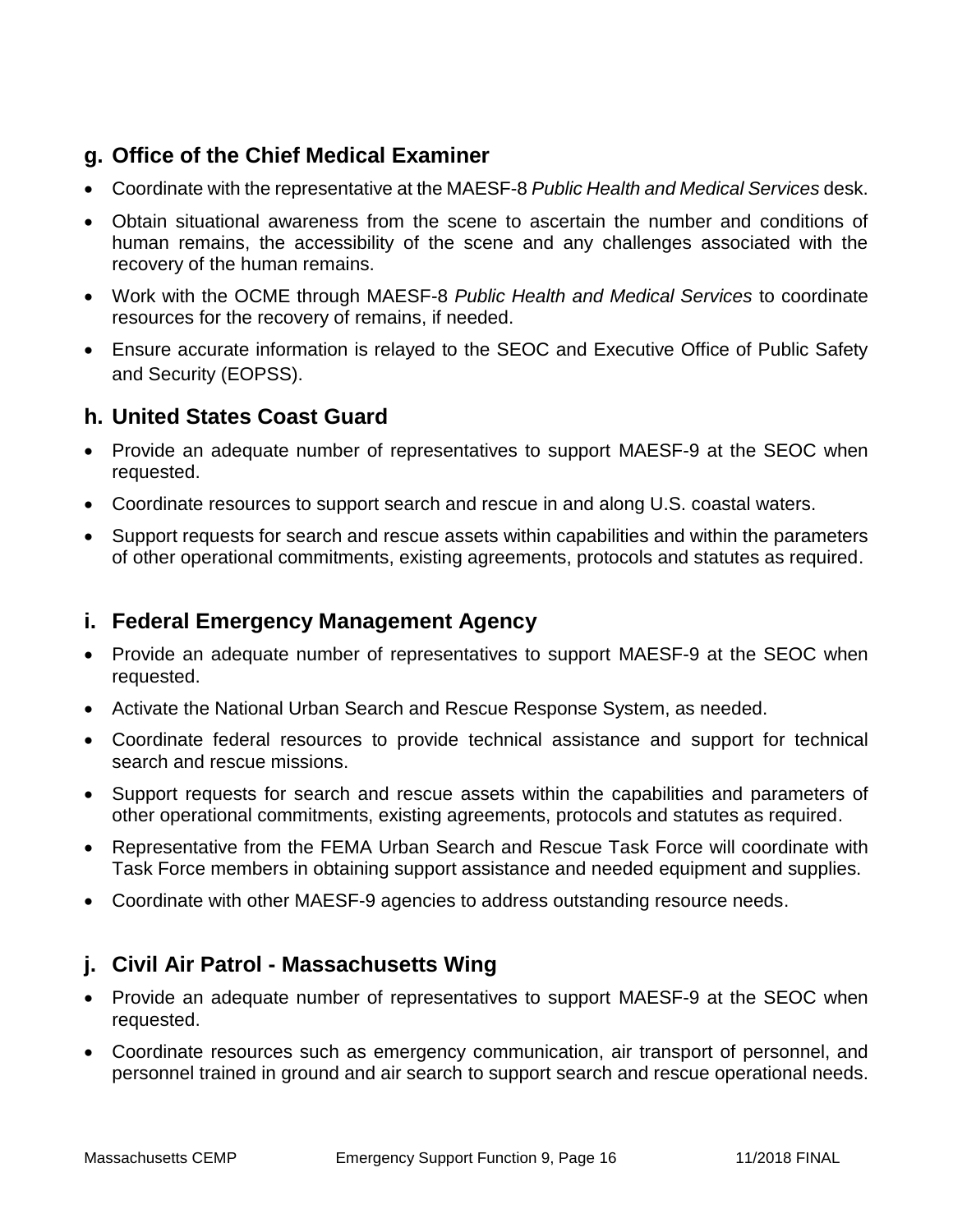- As detailed in the Air Operations Annex, when needed provide personnel to support air operations to coordinate multiple agency aircraft operations.
- Coordinate resources such as personnel, ground search crews and aircraft to support the search and rescue of missing/downed aircraft or missing individuals.
- Coordinate resources to support aerial photography and visual searches, as needed.
- Coordinate resources for communications support, as needed.
- Support requests for additional search and rescue assets within capabilities and within the parameters of other operational commitments, existing agreements, protocols and statutes as required.
- Coordinate resources to support technical assistance and support for aerial rescue missions.
- Coordinate with other MAESF-9 agencies to address outstanding resource needs.
- Maintain alert procedures to ensure rapid response during search and rescue operations.

### **4.3. Other Agencies**

Other agencies not explicitly covered in this annex may have authorities, resources, capabilities or expertise required to support MAESF-9 activities. These agencies may be requested to support MAESF-9 activities as needed.

# **5.0. ADMINISTRATION AND LOGISTICS**

### **5.1. Staffing**

As required by Massachusetts Executive Order 144, all Executive Branch state agencies that are part of MAESF-9 must designate at least two personnel to act as SEOC liaisons. These liaisons should be knowledgeable about the resources and capabilities of their respective agencies and have access to the appropriate authorities for committing said resources and capabilities.

### **5.2. Mutual Aid**

The process for requesting mutual aid from entities either within or outside of Massachusetts is described in the "Mutual Aid" section of the State CEMP Base Plan.

### **5.3. Annex Review and Maintenance**

This annex will be updated every two years at a minimum, in accordance with the Emergency Management Program Administrative Policy, and will ensure that appropriate stakeholder input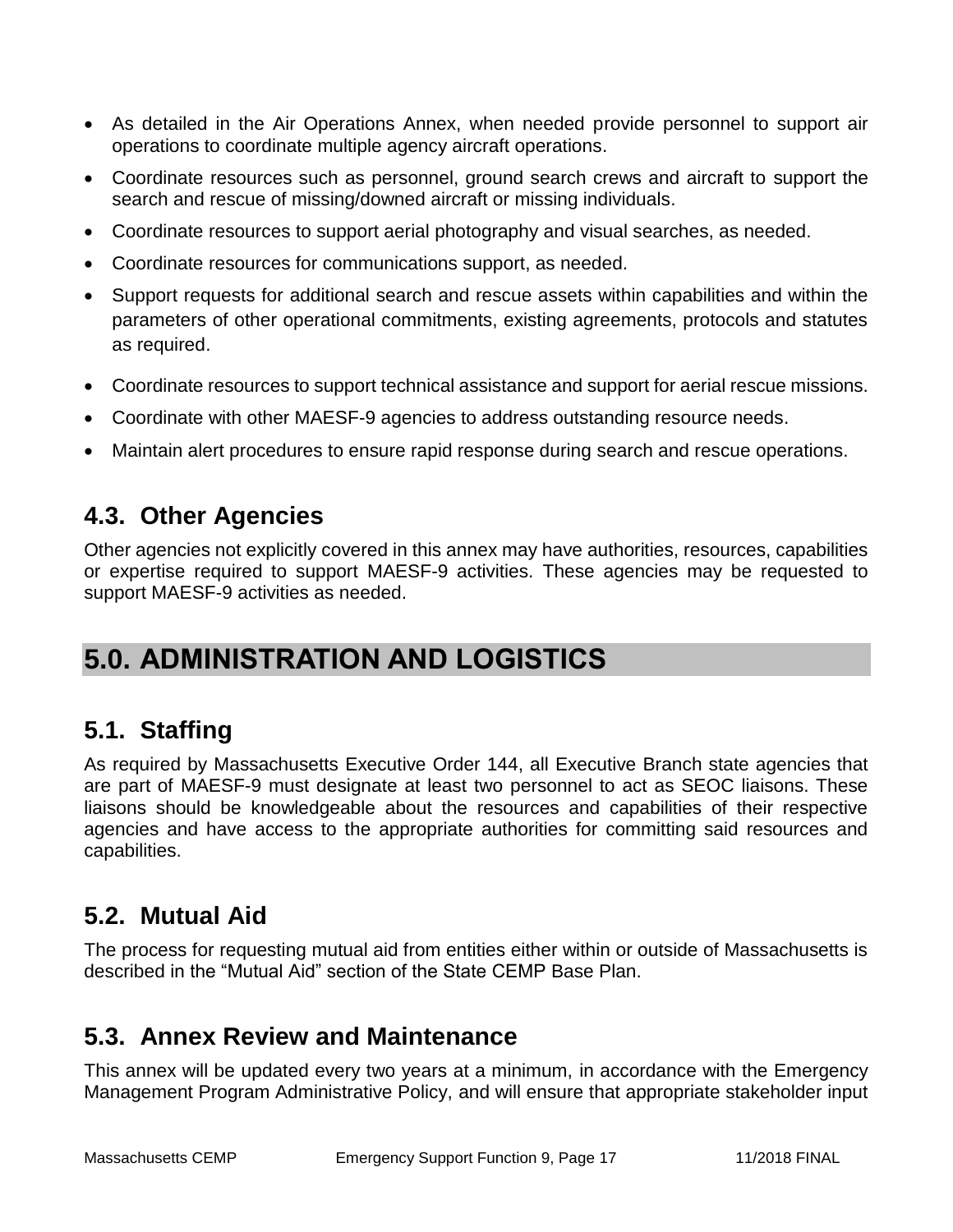is incorporated into updates. Additionally, the annex will be reviewed following any exercise or activation of the plan that identifies potential improvements. Revisions to this annex will supersede all previous editions and will be effective immediately.

# **6.0. AUTHORITIES, RESOURCES, AND REFERENCES**

### **6.1. Authorities**

See Authorities section of the State CEMP Base Plan.

### **6.2. Resources**

See Resources section of the State CEMP Base Plan.

### **6.3. References**

#### **a. State**

- Joint Agreement between the Commonwealth of Massachusetts and the Commander, Massachusetts Wing, Civil Air Patrol
- Massachusetts General Law, Chapter 231, Section 85AA, Liability of registered rescue volunteers
- Massachusetts General Law, Chapter 40, Section 4J; Public Safety Mutual Aid Agreement
- Massachusetts Executive Order 144
- Massachusetts Executive Order 242
- Massachusetts Executive Order 469
- Massachusetts Executive Order 475
- Massachusetts Comprehensive Emergency Management Plan
- SEOC ESF SOP Guidance Document

### **b. Federal**

- Statement of Understanding between the Commonwealth of Massachusetts and the United States Coast Guard
- The Disaster Relief Act of 1974, Public Law 93-288, as amended
- Public Law 100-707, (Robert T. Stafford Disaster Relief and Emergency Assistance Act)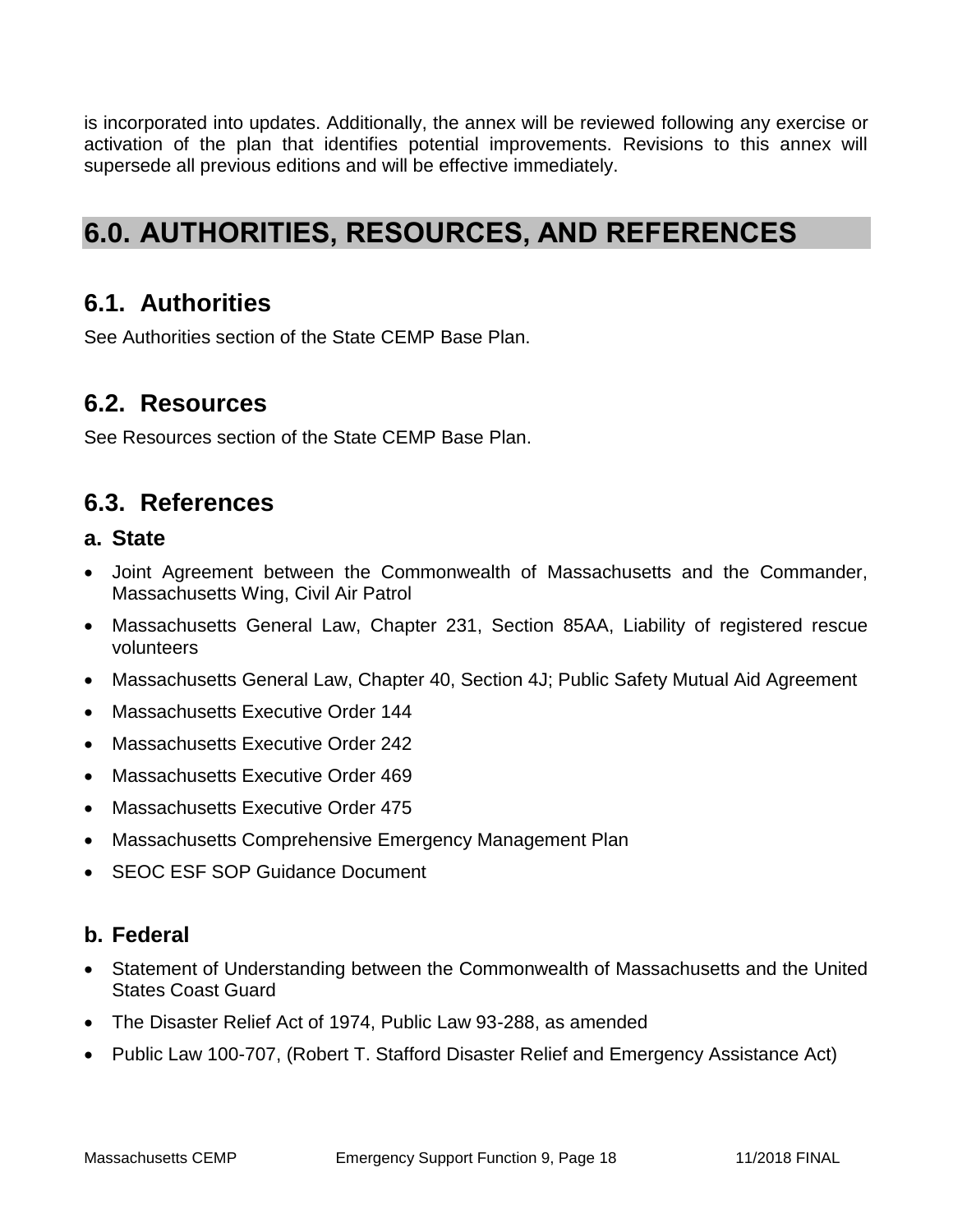#### **c. Other**

- The National Search and Rescue Plan
- State Fire Mobilization Plan
- State Police Incident Management Assistance Team (IMAT)
- Air Crash Plan
- Terrorism Plan
- Radiological Emergency Response Plan
- Recovery Plan
- MAESF-9 Standard Operating Procedures
- National Response Framework
- Massachusetts State Police Plan for Civilian Search and Rescue Operations
- Threat Hazard Identification and Risk Assessment (THIRA)
- Hazard Identification and Risk Assessment (HIRA) State Hazard Mitigation Plan
- $\bullet$

# **6.4. Terms**

**Emergency Support Function (ESF)** – ESFs are the grouping of government and certain private-sector capabilities into an organizational structure to provide the support, resources, program implementation and services that are most likely to be needed to save lives, protect property and the environment, restore essential services and critical infrastructure, and help victims and communities return to normal, when feasible, following emergency events.

**Incident Command System (ICS)** – The Incident Command System (ICS) is a systematic tool used for the command, control, and coordination of emergency response. It is a set of personnel, policies, procedures, facilities, and equipment, integrated into a common organizational structure designed to improve emergency response operations of all types and complexities.

**Incident Commander** – The Incident Commander is the person responsible for all aspects of an emergency response; including quickly developing incident objectives, managing all incident operations, application of resources as well as responsibility for all persons involved. The Incident Commander sets priorities and defines the organization of the incident response teams and the overall SEOC Roster.

**National Incident Management System (NIMS)** – The National Incident Management System (NIMS) is an emergency management doctrine used to coordinate emergency preparedness and incident management and response among the public (Federal, Tribal, State and local government agencies) and private sectors.

NIMS is a comprehensive, national approach to incident management that is applicable at all jurisdictional levels and across functional disciplines. NIMS enables emergency responders to work together to prevent, protect against, respond to, recover from, and mitigate the effects of